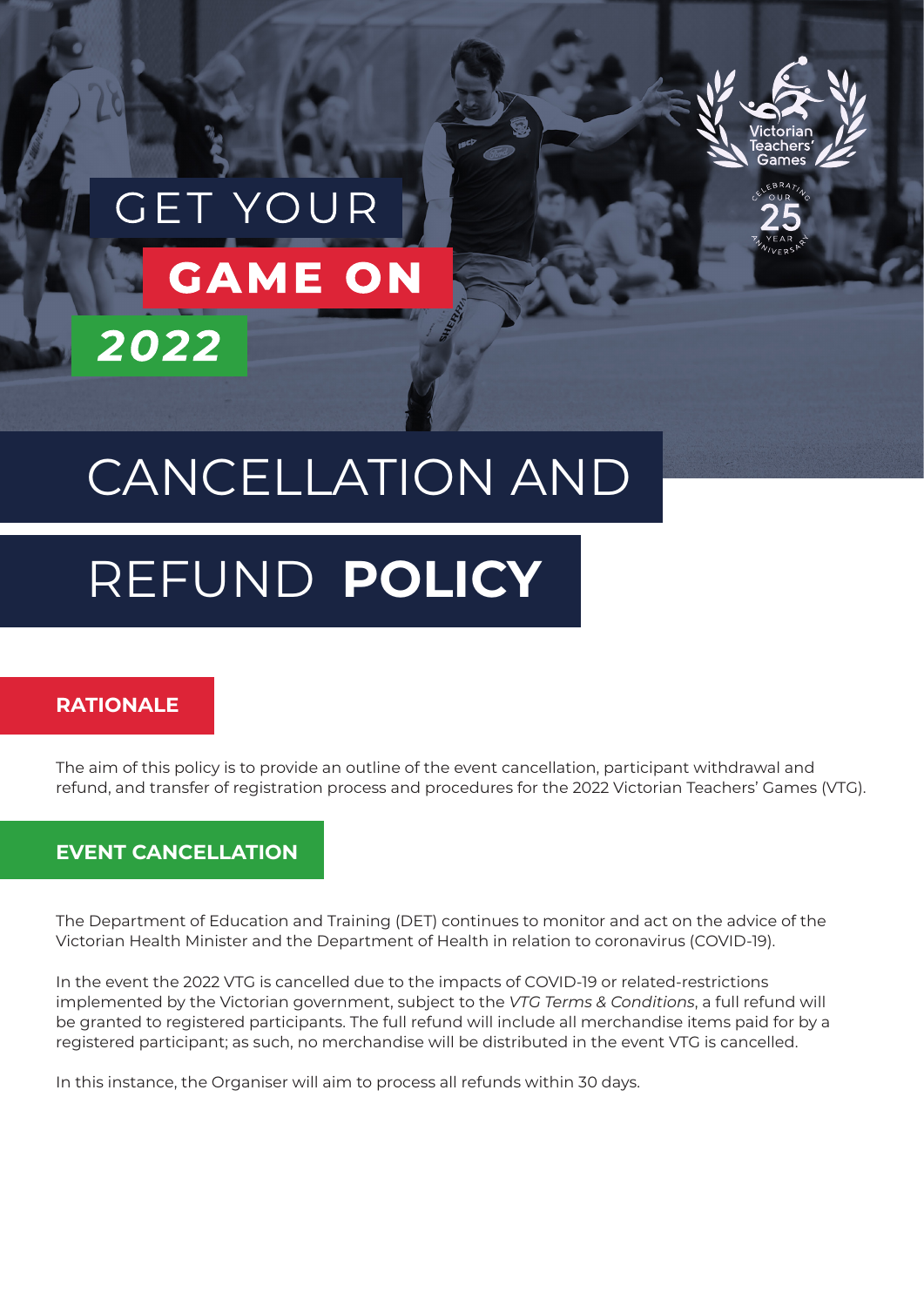## **PARTICIPANT WITHDRAWALS & REFUNDS**

By accepting the *VTG Terms & Conditions* in registering for the VTG, participants acknowledge and agree that financial commitments, planning and other related commitments are made by the Organiser under the expectation of their planned participation. By registering participants acknowledge and agree that refunds for withdrawal are not possible in all circumstances due to such commitments and expectations created after the point of registration.

All fees paid at the point of registration for the VTG are non-refundable, unless in circumstances where the VTG event is cancelled, or a participant requests a refund which is considered in line with this policy.

A request for a refund may be considered and processed in the absolute discretion of the Organiser for:

- instances of personal injury and/or illness;
- family caring responsibilities due to the illness of or passing of an immediate family member;
- a compulsory school activity that results in an individual no longer being able to attend desired VTG activities;
- user error made upon registration,

and subject to the following conditions: -

- 1. All requests for refund must be submitted in writing (email) to the VTG no later than 11:59pm on Friday 19 August, 2022.
- 2. Supporting documentation MUST be submitted to the VTG with the written refund request (e.g. medical certificate, principal letter).
- 3. All requests for refund will be assessed and, if deemed eligible by the Organiser, the participant may, in the absolute discretion of the Organiser, be granted a refund of event fees paid, including the VTG registration fee.
- 4. All participants applying for a refund will be promptly advised in writing of the outcome of their request.
- 5. Requests for refund received after 11:59pm on Friday, 19 August 2022 will not be considered any under circumstances unless:
	- a) the Organiser is required to provide a refund or payment pursuant to any law or other legal obligation;
	- b) the 2022 VTG is cancelled due to impacts of COVID-19 or restrictions implemented by the Victorian government.
- 6. Refunds will not be granted or considered for participants who have changed their mind and simply no longer want to compete or for any other reason.
- 7. If a participant withdraws without a valid reason (as outlined above) and this results in an entire team being withdrawn due to minimum numbers not reached, the team members will not receive a refund of their event fees. Every effort must be made to find additional participants.
- 8. If an individual event is cancelled in-line with the VTG Rules & Regulations, and a participant is only registered for the cancelled event, subject to the Terms & Conditions, a full refund will be issued to eligible participants. If an individual event is cancelled in-line with the VTG Rules & Regulations, and a participant is registered for multiple events, subject to the Terms & Conditions, a refund will be issued to eligible participants relating to the cancelled event only.
- 9. Where a participant is not eligible for a refund of event fees, a request to transfer fees and registration to a replacement participant may be made at the absolute discretion of the Organiser. Please refer to 'transfer of registration fees' below.

The Organiser will aim to process all refunds within 30 days of request.